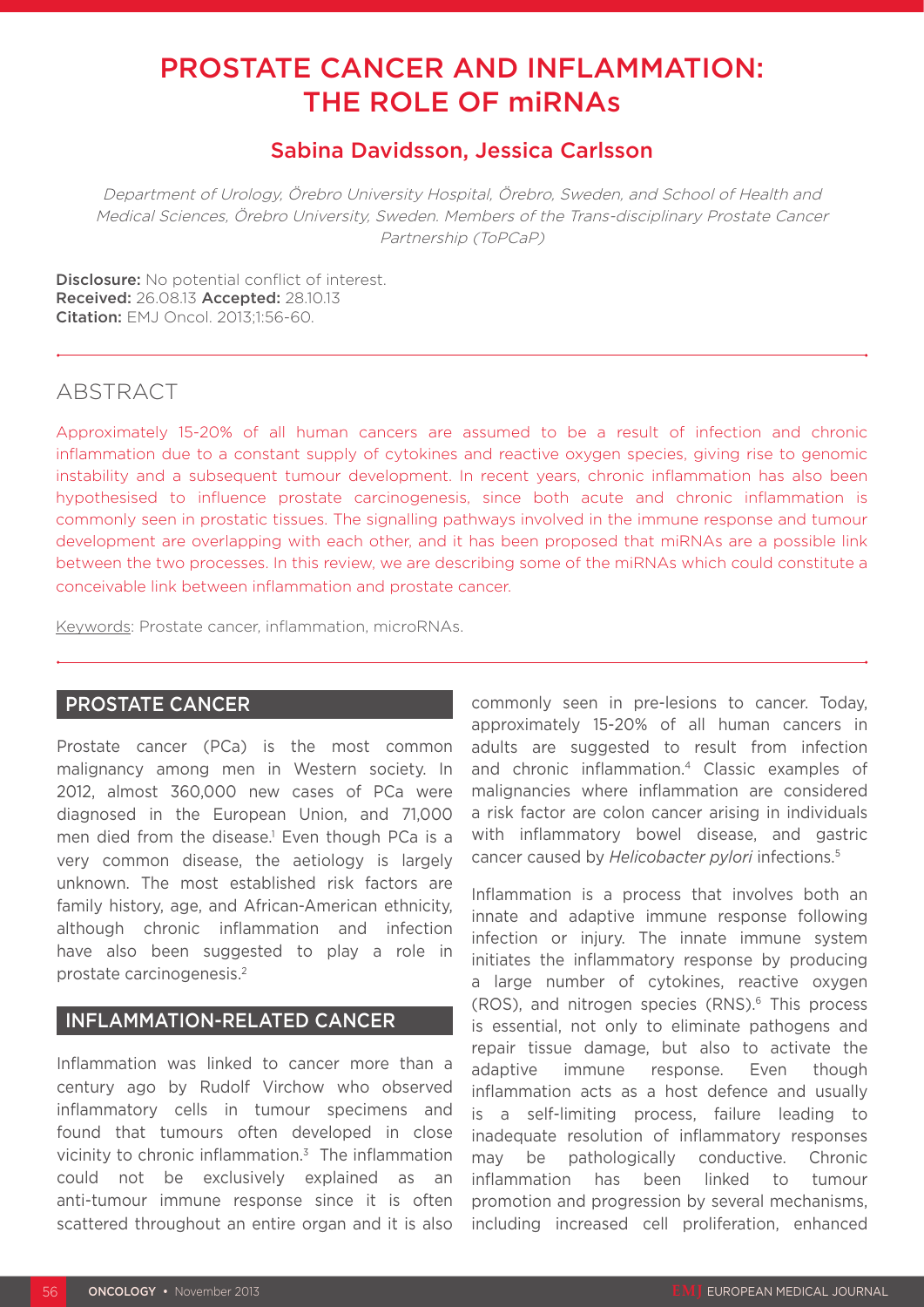angiogenesis, and evasion from apoptosis. A constant supply of cytokines, ROS, and RNS in a microenvironment with sustained inflammation may, over time, give rise to genomic instability and subsequent tumour development.<sup>7</sup>

### MicroRNAs

MicroRNAs (miRNAs) are small non-coding RNA molecules with a size of 18-24 nt, whose function is to post-transcriptionally regulate genes involved in a wide range of biological processes, such as differentiation, apoptosis, and inflammation.<sup>8,9</sup> Studying the effect of miRNAs in the human genome is complicated due to the fact that one miRNA could regulate the expression of several target genes, and one gene could be regulated by several miRNAs. Furthermore, different miRNAs are expressed in different cell types, and the miRNAs expressed in one cell type could have expression levels that differ up to 1,000-fold across the differentiation stages of that cell.<sup>10</sup> Even though the expression of a miRNA does not change within a cell, it could have different functions between the different differentiation stages within that cell.

Several large-scale studies investigating the miRNA expression patterns in PCa have been performed to date, although the results from these studies are inconclusive with some studies reporting miRNAs to be up-regulated while others report them as down-regulated or not deregulated at all.11-17 This inconsistency between study results could be due to the study material and method used, but it could also be due to the heterogeneous nature of PCa and tumour development or the complexity of the miRNA system.

# miRNAs, INFLAMMATION AND PROSTATE CANCER

It is now well-known that miRNAs are involved in almost all inflammatory responses and that they have a significant impact on the magnitude of the inflammatory response. This is accomplished by influencing the development of inflammatory cells, establishing the level of immune cell function and cytokine production, as well as responding when the immune system encounters pathogens. By activation and repression of multiple miRNAs, the capacity of the immune system is properly balanced, creating a fine-tuned system.<sup>18</sup> A properly adjusted miRNA expression results in a

transient inflammatory response that clears the infection without causing any damage to the host tissue. Deregulation of miRNA expression could result in either an immunodeficiency or a hyperactive response to infection, which could be extremely harmful. A constant deregulation of miRNA expression could also lead to a chronic inflammatory state. There are a vast number of miRNAs playing crucial roles in the inflammatory response, of which miR-146a, miR-21 and miR-155 are among the most well-described in the literature today. A summary of the regulatory functions of these miRNAs on the inflammatory response can be seen in Figure 1.

### miR-146a

MicroRNA-146a (miR-146a) has been proposed to play a role in regulating toll-like receptor (TLR) signalling in response to bacterial pathogens by preventing excessive inflammation. Thus, the role of miR-146a is to dampen the production of proinflammatory mediators such as IL-6 and TNF- $\alpha$ . serving as a negative regulator of the immune system.19,20 miR-146a is activated in immune cells through cell-surface TLRs (TLR-2, -4 and -5) sensing bacterial pathogens or in response to the pro-inflammatory cytokines IL-1 $\beta$  and TNF- $\alpha$ .<sup>21</sup> This up-regulation occurs when NF-κB binds and trans-activates the gene promoter of miR-146a, leading to activation and subsequent repression of miR-146a target genes, TRAF6 and IRAK1, involved in the TLR/NF-κB pathway.19-21 Other validated target genes of miR-146a are cyclooxygenase 2 (COX-2) and IL-6, and a downregulation of miR-146a leads to an increased expression of both of these genes.<sup>22</sup> COX-2 is a key enzyme in the conversion of arachidonic acid to prostaglandins (PGs), and the expression of COX-2 has been found to be elevated in a variety of cancers, for example, breast and prostate. High levels of COX-2 lead to an increased synthesis of PGs, which in turn is believed to contribute to cancer pathogenesis, mainly due to their effect on cell proliferation, angiogenesis, and apoptosis. There are only a few reports on the expression of miR-146a in PCa, stating that a reduced expression of miR-146a is associated with PCa.14,23

#### miR-21

MicroRNA-21 (miR-21) is another miRNA which is induced by NF-κB during TLR-4 signalling. Once activated, this miRNA targets and represses the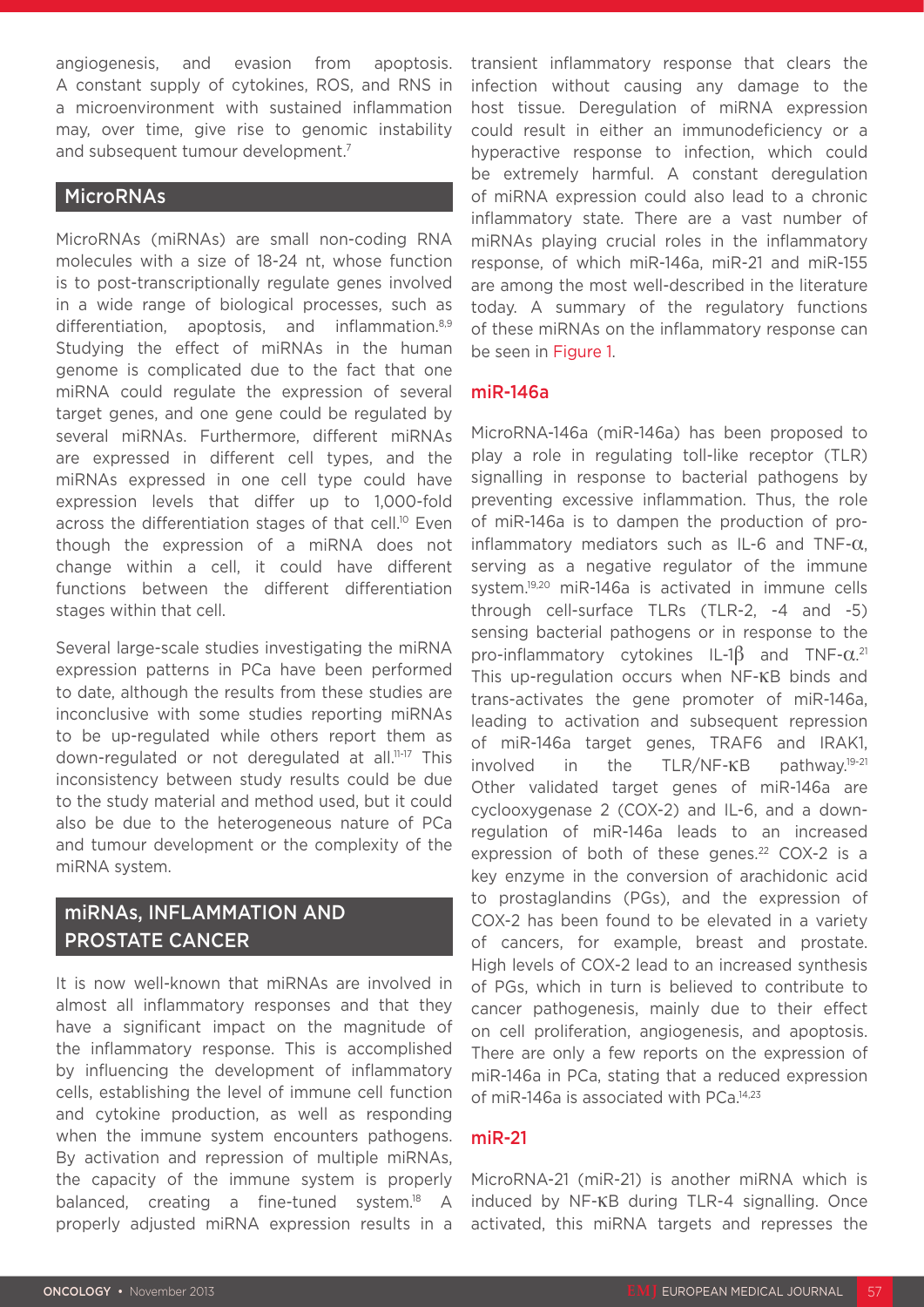pro-inflammatory PDCD4, enhances the production of the anti-inflammatory cytokine IL-10, as well as decreasing the pro-inflammatory activity of NF-κB, thus constituting another negative feedback loop that mutes the immune response.<sup>24</sup> Enhanced levels of IL-10 have been suggested to have an impact on anti-tumour immunity, since IL-10 together with TGF-β are able to expand the population of regulatory T cells (Tregs), which have a suppressive function on CD4/CD8 effector T-lymphocytes, thereby promoting tumour growth. miR-21 has been validated as an oncogene and it is one of the most frequently up-regulated miRNAs in solid tumours including PCa where it promotes survival, anchorage-independent growth, and proliferation.14,17,25

### miR-155

MicroRNA-155 (miR-155) is one of the best characterised miRNAs to date and it has been implicated to play a role in both the innate and adaptive immune system, as well as in the development of immune cells. This is a proinflammatory miRNA which regulates the immune system through the help of a wide range of inflammatory factors such as cytokines and components of the NF-κB pathway. miR-155

targets and down-regulates SHIP1 and SOCS1, leading to an increased activation of Akt and IFN pathways, thus mediating cell survival, growth, and migration.26,27 miR-155 is also induced through TLRs sensing bacterial and viral pathogens, by  $TNF-\alpha$  and through NOD2 sensing bacterial peptidoglycan, suggesting that it is a key player in the immune response towards a broad range of inflammatory mediators.28,29 Elevated levels of miR-155 lead to increased levels of pro-inflammatory factors, but it has also been shown to lead to an enhanced rate of spontaneous mutations, since miR-155 also targets components of the DNA mismatch repair machinery. If an inflammation becomes chronic, the rate of spontaneous mutations could increase further, and together with a simultaneously miR-155 driven suppression of tumour suppressor genes such as TP53BP1, this could shorten the series of steps required for carcinogenesis.30,31

miR-155 has been found to be deregulated in several types of cancer, such as breast cancer $32$ and pancreatic cancer, $33$  although to our knowledge there are no reports on deregulation in PCa tissues but unpublished results from our group show that miR-155 are up-regulated in the PCa cell line LNCaP (Carlsson et al., Unpublished results).



Figure 1. A schematic overview of the regulatory effects of miR-146a, miR-155 and miR-21 on the inflammatory response.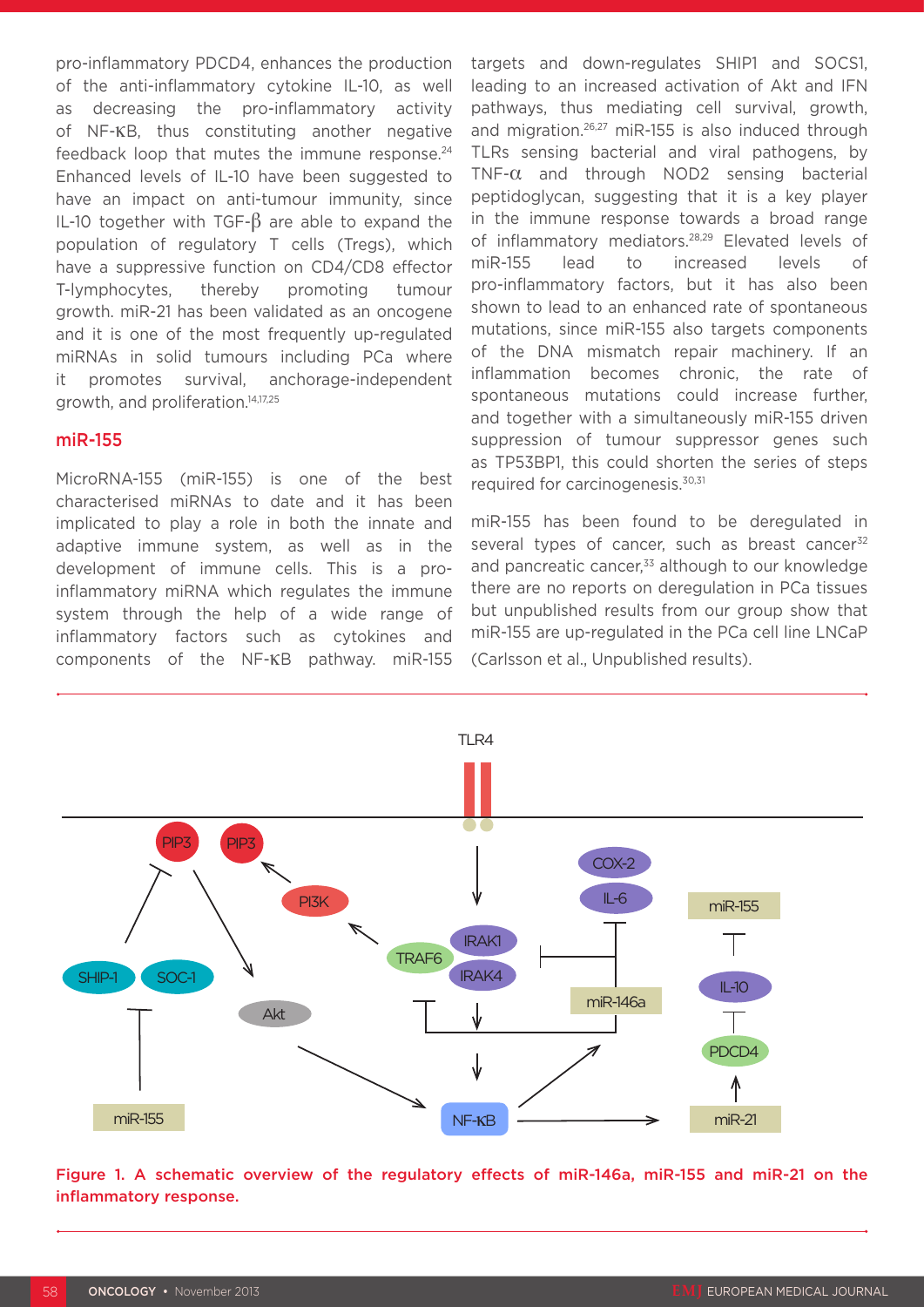### CONCLUDING REMARKS

Nowadays it is well-known that the signalling pathways that are involved in the immune response and inflammation are overlapping with the pathways involved in tumour development, and it has been suggested that it is the expression of miRNAs that links these two processes together.<sup>34</sup> Although, exactly how miRNAs link inflammation and tumour development together, is currently unknown. Thus, the main question is; is it a deregulation of miRNAs (such as miR-155 overexpression and down-regulation of miR-146a) that leads to a chronic inflammation, creating a microenvironment that favours tumour development, or is it a chronic inflammation that leads to a deregulated miRNA expression, which in turn could favour a tumour development?

When performing a literature review, three interesting miRNAs in the context of inflammation and cancer emerge, miR-146a, miR-21 and miR-155. The most interesting of these is miR-146a, which has been found to be deregulated in previous miRNA expression studies in PCa. The role of miR-146a is to dampen the production of pro-inflammatory mediators, a down-regulation of miR-146a leads to increased levels of these mediators, which could result in a chronic inflammation and thus a tumour-stimulating microenvironment. In addition, it could also result in a constant activation of NF-κB, which has been found in several cancers including PCa. NF-κB might be linked to tumour development through induction of pro-inflammatory cytokines, such as IL-6, TNF- $\alpha$ , and COX-2, and may also contribute to genomic instability by promoting release of ROS and RNS. Consequently, a down-regulation of miRNA-146 may have an essential role in early-stage cancer development. If this down-regulation of miR-146a is found together with an elevated level of miR-155, this could increase the risk for tumour development since increased miR-155 levels lead to an enhanced production of pro-inflammatory mediators as well as an enhanced mutation rate. Furthermore, deregulated miRNAs may also participate in later stages of the prostate carcinogenesis. The up-regulation of miR-21 seen in PCa and the subsequently increased levels of IL-10 are suggested to have an impact on the anti-tumour immunity. Evidence has been provided showing that IL-10 and TGF- $\beta$  are able to expand the Treg population and thereby aid tumour growth.

Our group has recently found that men with greater numbers of Treg in their prostate tumour environment have an increased risk of dying of PCa.35

Another aspect of the link between miRNAs, inflammation and cancer is infectious agents, and even though host miRNAs are important in the response against infectious pathogens, there are also some pathogens that benefit from the host's miRNAs in their pathogenesis. One such example is Marek's disease, where host miR-155 is essential for the oncogenic potential of the pathogen, thus demonstrating a link between inflammation and cancer following infection.20 The expression of miRNAs have also been established as a link between infection and the development of cancer in a recent study performed on gastric cancer, where patients with a polymorphism in miR-146a in combination with a Helicobacter pylori infection had a higher risk for developing cancer.36 It is believed that this polymorphism in the precursor of miR-146a could reduce the production of mature miR-146a, thus leading to a modified inflammatory process where the patient becomes more vulnerable to infections. The same polymorphism has also been found in patients with PCa and was then associated with a higher risk of developing PCa.<sup>37</sup> Even though there have not been any studies investigating whether the risk for PCa is further increased if the polymorphism is found in combination with an infectious agent, it could be hypothesised that this is the case. It is important to keep in mind that not all chronic inflammation in the prostate leads to tumour development. However, in the cases where inflammation does lead to tumour development, it could be hypothesised that it is genetic changes in miRNAs, such as a polymorphism in miR-146a, which predispose these men to PCa development caused by a chronic inflammation. To date, there are no specific infectious pathogens associated with PCa, although the results from other studies suggests that miRNAs could be an important part of any infectious agent's mechanism of infection and its oncogenic potential in PCa as well.

Based on the literature, we suggest that deregulation of inflammatory associated miRNAs, such as miR-146a, miR-21 and miR-155, have the capacity to influence both PCa initiation and progression. To our knowledge, there are no